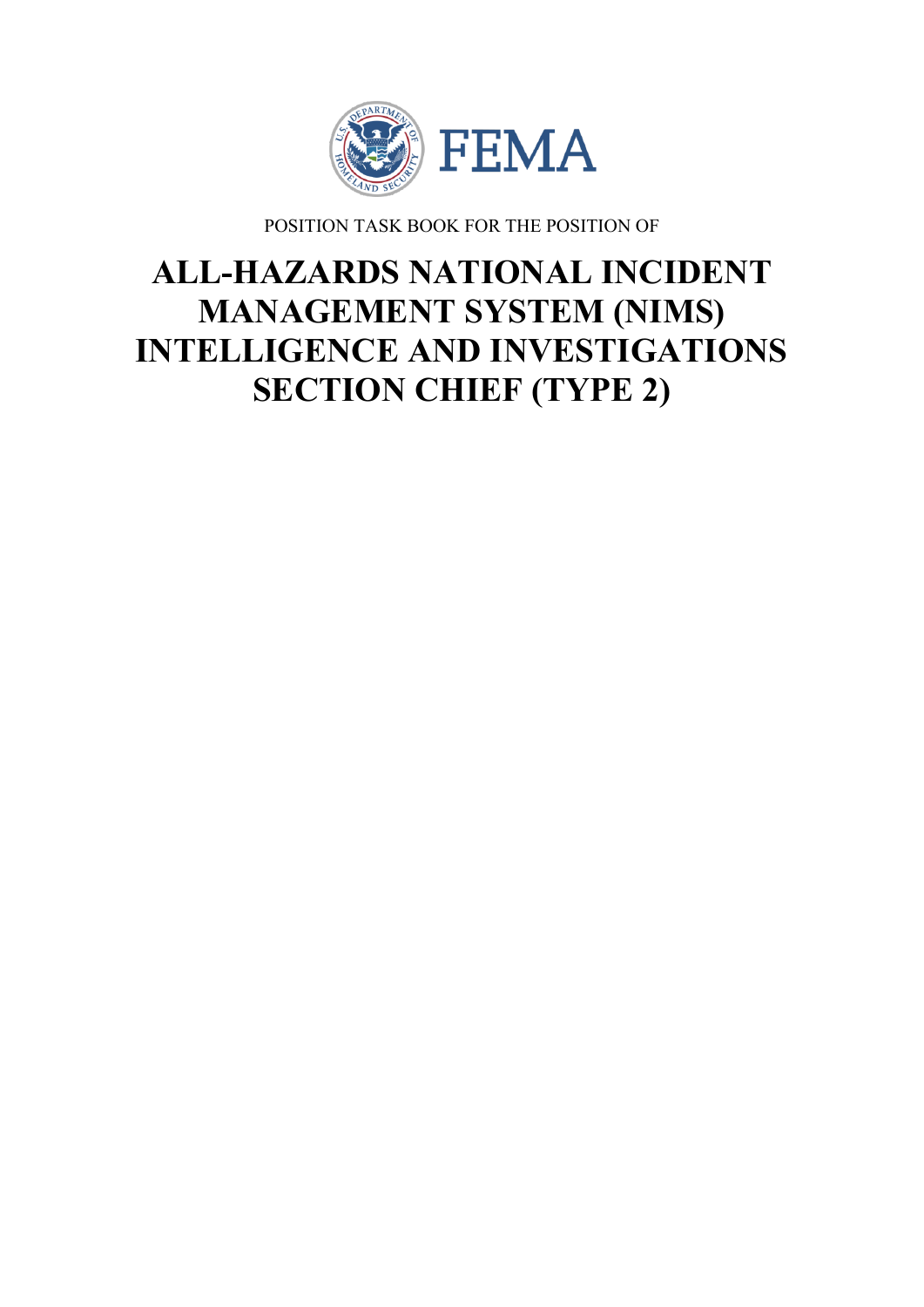## **INTELLIGENCE AND INVESTIGATIONS SECTION CHIEF (TYPE 2)**

## *1. Competency:* **Assume position responsibilities**

*Description:* Successfully assume the role of Intelligence/Investigations Section Chief and initiate position activities at the appropriate time according to the following behaviors.

## *1a. Behavior:* **Understand and comply with NIMS concepts and principles**

| TASK                                                                                                 | <b>CODE</b> | <b>EVALUATION</b><br><b>RECORD#</b> | <b>EVALUATOR</b><br><b>INITIALS AND</b><br><b>DATE</b> |
|------------------------------------------------------------------------------------------------------|-------------|-------------------------------------|--------------------------------------------------------|
| 1. Understand scope, roles, responsibilities, jurisdiction, and<br>authority of responding agencies. | E, F, I     |                                     |                                                        |

## *1b. Behavior:* **Successfully assume the role of Intelligence/Investigations Section Chief and initiate position activities**

| <b>TASK</b>                                                                                                                                                                                              | <b>CODE</b> | <b>EVALUATION</b><br><b>RECORD#</b> | <b>EVALUATOR</b><br><b>INITIALS AND</b><br><b>DATE</b> |
|----------------------------------------------------------------------------------------------------------------------------------------------------------------------------------------------------------|-------------|-------------------------------------|--------------------------------------------------------|
| 2. Initiate and maintain section activity log:<br>• Complete activity log and use to support a common<br>operating picture<br>• Transfer information to additional documents, positions,<br>and displays | E, F, I     |                                     |                                                        |

### *1c. Behavior:* **Gather, update, and apply situational information relevant to the assignment**

| <b>TASK</b>                                                                                                                                                                                                                                                                                                                                    | <b>CODE</b> | <b>EVALUATION</b><br><b>RECORD#</b> | <b>EVALUATOR</b><br><b>INITIALS AND</b><br><b>DATE</b> |
|------------------------------------------------------------------------------------------------------------------------------------------------------------------------------------------------------------------------------------------------------------------------------------------------------------------------------------------------|-------------|-------------------------------------|--------------------------------------------------------|
| 3. Review the Incident Action Plan (IAP), other relevant<br>plans, or Resources Unit records to identify resources<br>assigned:<br>• Location and status of assigned resources<br>• Resource identifier, if assigned<br>• Supervisor name and contact information<br>• Location<br>$\bullet$ Assignment<br>• Resource kind, type, and quantity | E, F, I     |                                     |                                                        |

### *1d. Behavior:* **Establish effective relationships with relevant personnel**

| <b>TASK</b> | <b>CODE</b> | <b>EVALUATION</b><br><b>RECORD#</b> | <b>EVALUATOR</b><br><b>INITIALS AND</b><br>DATE |
|-------------|-------------|-------------------------------------|-------------------------------------------------|
|-------------|-------------|-------------------------------------|-------------------------------------------------|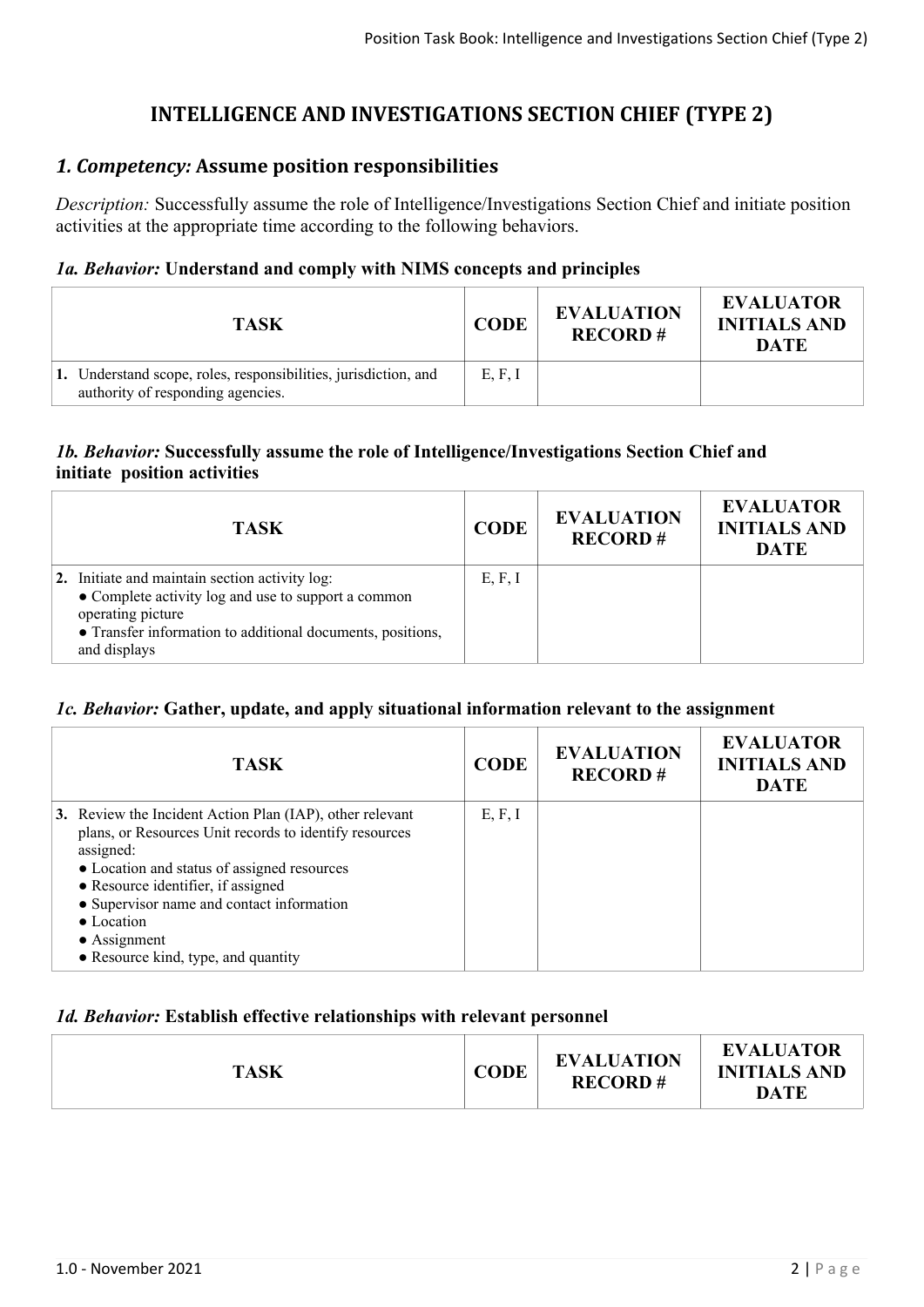| 4. Establish and maintain positive interpersonal and<br>interagency working relationships<br>• Outgoing incident staff or teams<br>• Local agencies<br>$\bullet$ Hosting unit<br>$\bullet$ Policy group<br>$\bullet$ Public<br>• Supporting agencies | E, F, I |  |  |
|------------------------------------------------------------------------------------------------------------------------------------------------------------------------------------------------------------------------------------------------------|---------|--|--|
|------------------------------------------------------------------------------------------------------------------------------------------------------------------------------------------------------------------------------------------------------|---------|--|--|

#### *1e. Behavior:* **Establish or determine organizational structure, reporting procedures, and chain of command of assigned resources**

| <b>TASK</b>                                                                                                                                                                                                                                                                                                                                                                                                                                                                                                                                                                                                                                                                                                                                                                                                                                                                                                                | <b>CODE</b> | <b>EVALUATION</b><br><b>RECORD#</b> | <b>EVALUATOR</b><br><b>INITIALS AND</b><br><b>DATE</b> |
|----------------------------------------------------------------------------------------------------------------------------------------------------------------------------------------------------------------------------------------------------------------------------------------------------------------------------------------------------------------------------------------------------------------------------------------------------------------------------------------------------------------------------------------------------------------------------------------------------------------------------------------------------------------------------------------------------------------------------------------------------------------------------------------------------------------------------------------------------------------------------------------------------------------------------|-------------|-------------------------------------|--------------------------------------------------------|
| 5. Activate section:<br>• Establish appropriate section organization and assign staff<br>responsibilities, while maintaining span of control<br>• Ensure availability of appropriate resources<br>• Conduct supporting activities within operational period<br>• Follow protocol for communicating section's daily<br>accomplishments to the Documentation Unit or appropriate<br>personnel<br>• Obtain operational rhythm from supervisor and establish<br>daily briefing/debriefing schedule with assigned personnel<br>• Follow process for resource requests/releases for<br>operational planning purposes<br>• Assign staff, branches, divisions/groups, or units as<br>appropriate<br>• Participate in planning meetings to determine section<br>organization, support tactical assignments, ensure resource<br>support and coordination needs, and identify other<br>considerations for the next operational period | E, F, I     |                                     |                                                        |
| 6. Keep supervisor and assigned personnel informed of<br>organizational changes:<br>• Branch, division, or group<br>· mobilization/demobilization<br>· Staff and unit mobilization/demobilization<br>• Any personnel changes                                                                                                                                                                                                                                                                                                                                                                                                                                                                                                                                                                                                                                                                                               | E, F, I     |                                     |                                                        |
| 7. Supervise and adjust section organization and operations<br>as necessary, based on changes in incident situation and<br>resource status:<br>• Maintain common operating picture throughout the section<br>• Provide for functional and geographical supervision as<br>necessary<br>• Ensure effective use and coordination of all assigned<br>resources<br>• Constantly monitor objectives and overall section<br>operations for efficacy and safety                                                                                                                                                                                                                                                                                                                                                                                                                                                                    | E, F, I     |                                     |                                                        |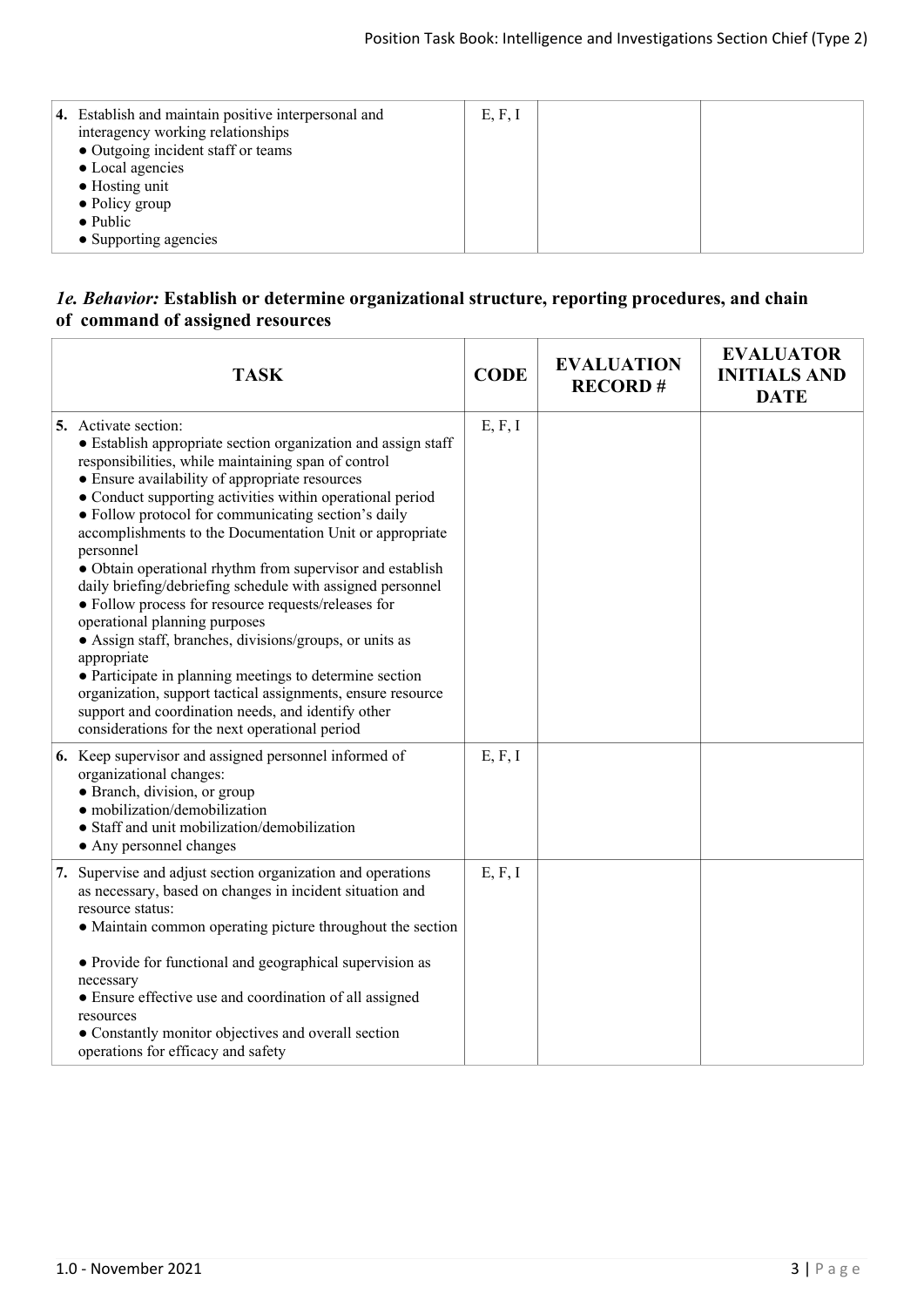| 8. Supervise and adjust section organization and operations<br>based on changes in incident situation and resource<br>status:<br>• Maintain common operating picture throughout the section                                                | E, F, I |  |
|--------------------------------------------------------------------------------------------------------------------------------------------------------------------------------------------------------------------------------------------|---------|--|
| • Provide for functional and geographical supervision as<br>necessary<br>• Ensure effective use and coordination of all assigned<br>resources<br>• Constantly monitor objectives and overall section<br>operations for efficacy and safety |         |  |
|                                                                                                                                                                                                                                            |         |  |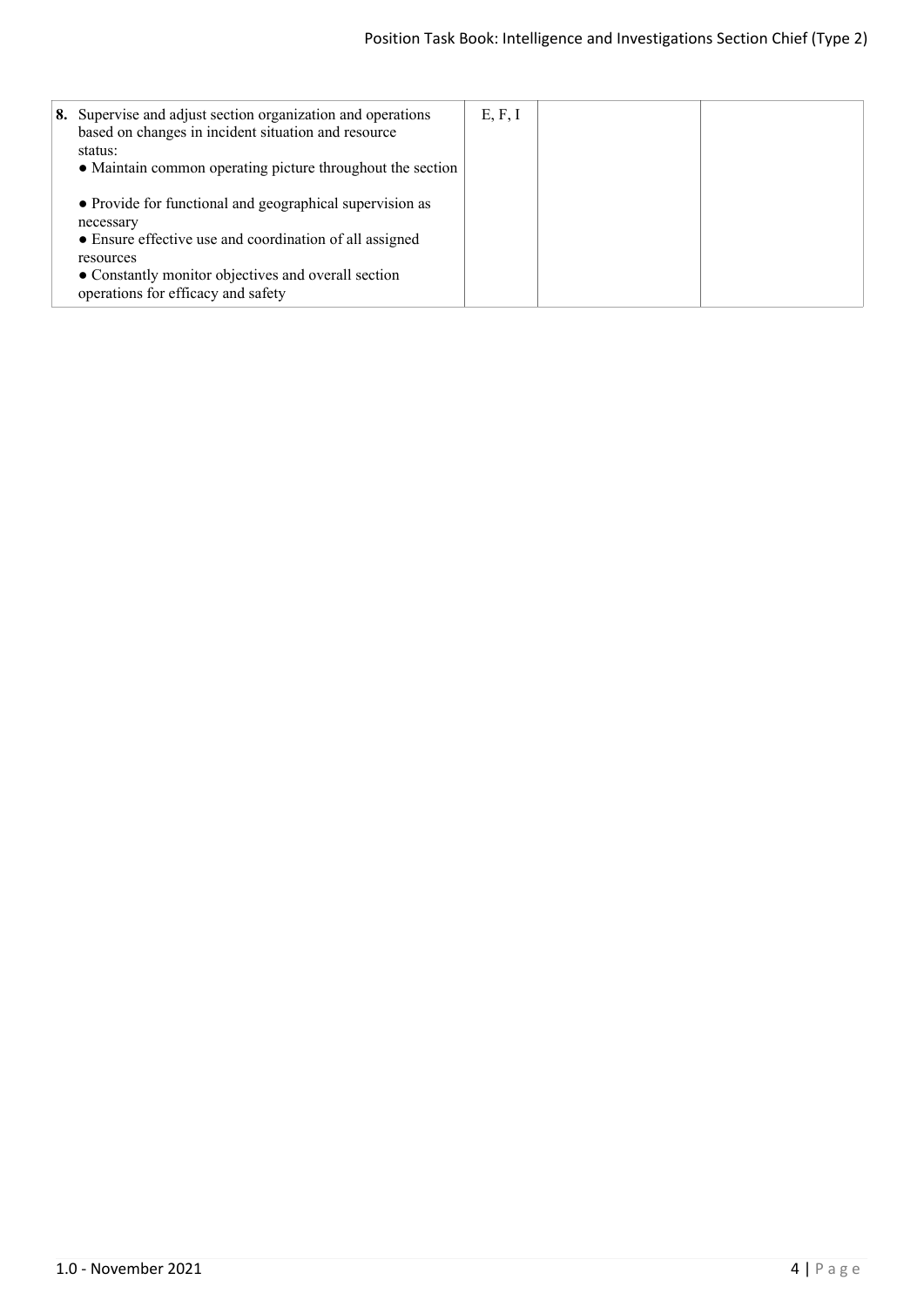## *2. Competency:* **Communicate effectively**

*Description:* Use suitable communication techniques to share relevant information with appropriate personnel on a timely basis to accomplish objectives in a potentially rapidly changing environment

## *2a. Behavior:* **Ensure the exchange of relevant information during briefings and debriefings**

| <b>TASK</b>                                                                                                                                                                                                                                                                                                                                                                                                          | <b>CODE</b> | <b>EVALUATION</b><br><b>RECORD#</b> | <b>EVALUATOR</b><br><b>INITIALS AND</b><br><b>DATE</b> |
|----------------------------------------------------------------------------------------------------------------------------------------------------------------------------------------------------------------------------------------------------------------------------------------------------------------------------------------------------------------------------------------------------------------------|-------------|-------------------------------------|--------------------------------------------------------|
| 9. Effectively communicate options, considerations, and<br>recommendations during briefings.                                                                                                                                                                                                                                                                                                                         | E, F, I     |                                     |                                                        |
| 10. Prepare for and participate in briefings with other<br>sections, branches, divisions/groups, units, and incident<br>staff<br>• Share and evaluate information with section members<br>• Identify safety hazards and mitigation strategies with the<br>Safety Officer<br>• Maintain quality updates for Public Information Officer<br>(PIO)                                                                       |             |                                     |                                                        |
| 11. Schedule and conduct daily briefings to assigned<br>personnel<br>• Inform identified meeting attendees of time, location, and<br>information they should provide for the meeting<br>• Define objectives, agenda, and time expectations<br>• Post meeting agenda at appropriate locations<br>• Make arrangements for documentation and recording of<br>applicable information<br>• Resolve concerns and conflicts |             |                                     |                                                        |

## *2b. Behavior:* **Ensure documentation is complete and disposition is appropriate**

| <b>TASK</b>                                                                                                                                                                                                                                                                                                                                                                                                              | <b>CODE</b> | <b>EVALUATION</b><br><b>RECORD#</b> | <b>EVALUATOR</b><br><b>INITIALS AND</b><br><b>DATE</b> |
|--------------------------------------------------------------------------------------------------------------------------------------------------------------------------------------------------------------------------------------------------------------------------------------------------------------------------------------------------------------------------------------------------------------------------|-------------|-------------------------------------|--------------------------------------------------------|
| 12. Ensure incident documentation and administrative<br>requirements are complete, according to the supervisor's<br>direction:<br>• Submit incident narrative to supervisor<br>• Complete and submit activity log to Documentation Unit<br>or appropriate personnel for each operational period<br>• Ensure all personnel and equipment time records are<br>complete and submitted at the end of each operational period | E, F, I     |                                     |                                                        |
| 13. Ensure process is in place to review items and classify as<br>appropriate (such as "For Official Use Only" or<br>"Classified").                                                                                                                                                                                                                                                                                      | C, E, F, I  |                                     |                                                        |

### *2c. Behavior:* **Communicate incident priorities and operations**

| <b>TASK</b>                                                                                                                                        | <b>CODE</b> | <b>EVALUATION</b><br><b>RECORD#</b> | <b>EVALUATOR</b><br><b>INITIALS AND</b><br><b>DATE</b> |
|----------------------------------------------------------------------------------------------------------------------------------------------------|-------------|-------------------------------------|--------------------------------------------------------|
| 14. Communicate priorities and objectives and any changes<br>throughout the section:<br>• Maintain common operating picture throughout the section | E, F, I     |                                     |                                                        |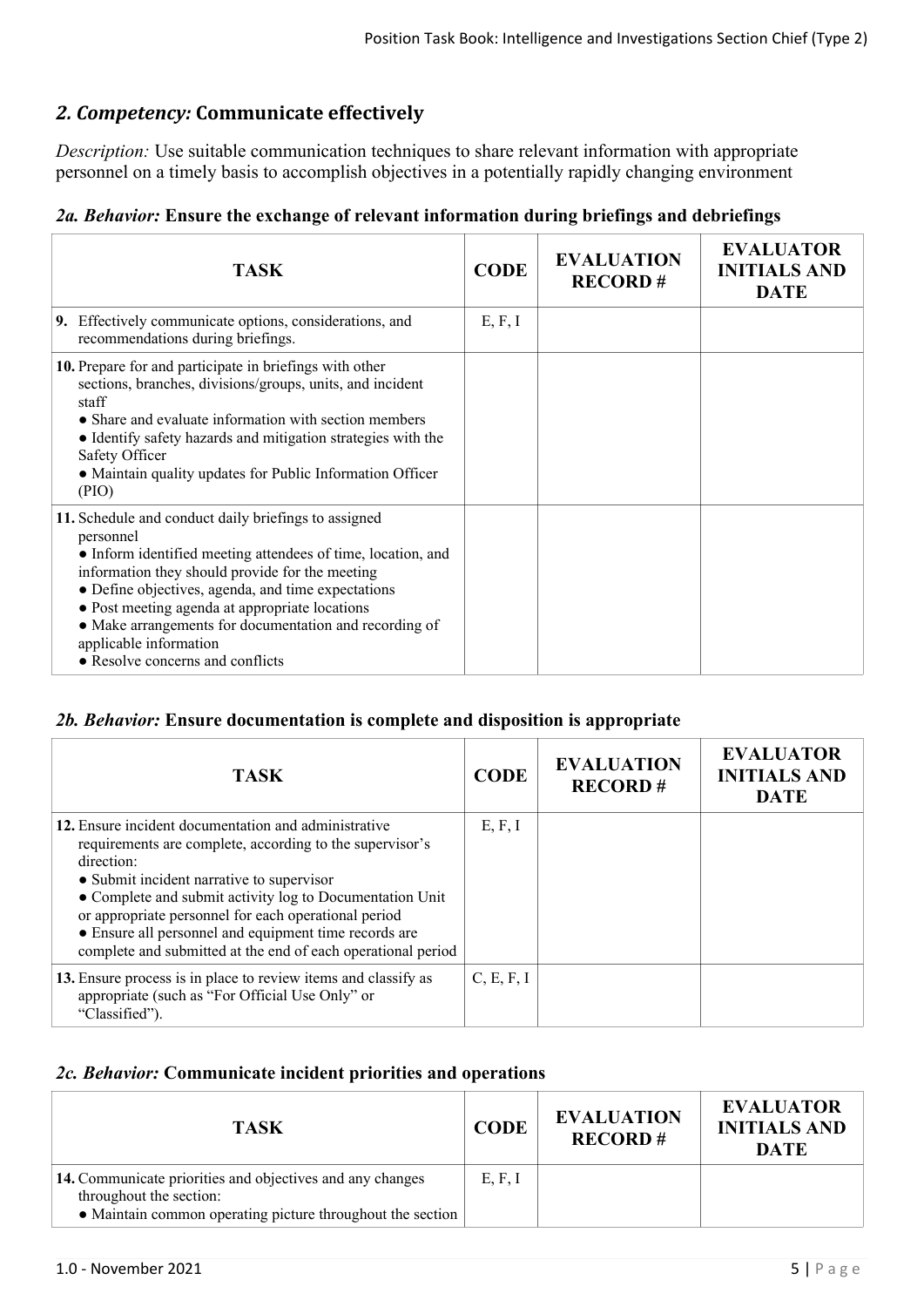| 15. Monitor section support status and develop alternate<br>strategies to meet incident objectives:<br>• Advise assigned staff of significant changes that may<br>affect them                                                                                                                                                                                                               | E, F, I |  |
|---------------------------------------------------------------------------------------------------------------------------------------------------------------------------------------------------------------------------------------------------------------------------------------------------------------------------------------------------------------------------------------------|---------|--|
| 16. Report unexpected occurrences (such as injuries,<br>illnesses, accidents, political contacts, property loss or<br>damage):<br>• Ensure standard information contains nature of event,<br>location, magnitude, personnel involved, initial action taken,<br>and appropriate subsequent action<br>• Ensure the protection of Personally Identifiable<br>Information (PII) while reporting | E, F, I |  |
| 17. Update supervisor on current accomplishments or<br>problems and complete incident forms as necessary                                                                                                                                                                                                                                                                                    | E, F, I |  |

## *2d. Behavior:* **Develop and implement plans**

| <b>TASK</b>                                                                                                                                                                                                                                                                                                                                                                                 | <b>CODE</b> | <b>EVALUATION</b><br><b>RECORD#</b> | <b>EVALUATOR</b><br><b>INITIALS AND</b><br><b>DATE</b> |
|---------------------------------------------------------------------------------------------------------------------------------------------------------------------------------------------------------------------------------------------------------------------------------------------------------------------------------------------------------------------------------------------|-------------|-------------------------------------|--------------------------------------------------------|
| <b>18.</b> Ensure the I/I staff provide appropriate input to assist in<br>developing the I/I portion of the IAP.                                                                                                                                                                                                                                                                            | E, F, I     |                                     |                                                        |
| 19. Participate in preparation of the IAP and planning<br>meeting for the next operational period:<br>• Update section on current situation<br>• Assist in determining priorities for next operational<br>period(s)<br>• Determine tasks and work assignments for next operational<br>period(s)<br>• Advise on current capabilities and limitations<br>• Determine resource needs or excess | E, F, I     |                                     |                                                        |
| 20. Participate in the preparation of other necessary relevant<br>plans for section:<br>• Demobilization plan<br>• Evacuation plan<br>• Continuity of Operations (COOP) plan                                                                                                                                                                                                                | E, F, I     |                                     |                                                        |
| 21. Prepare for and participate in the meetings and briefings<br>in the planning process.                                                                                                                                                                                                                                                                                                   | E, F, I     |                                     |                                                        |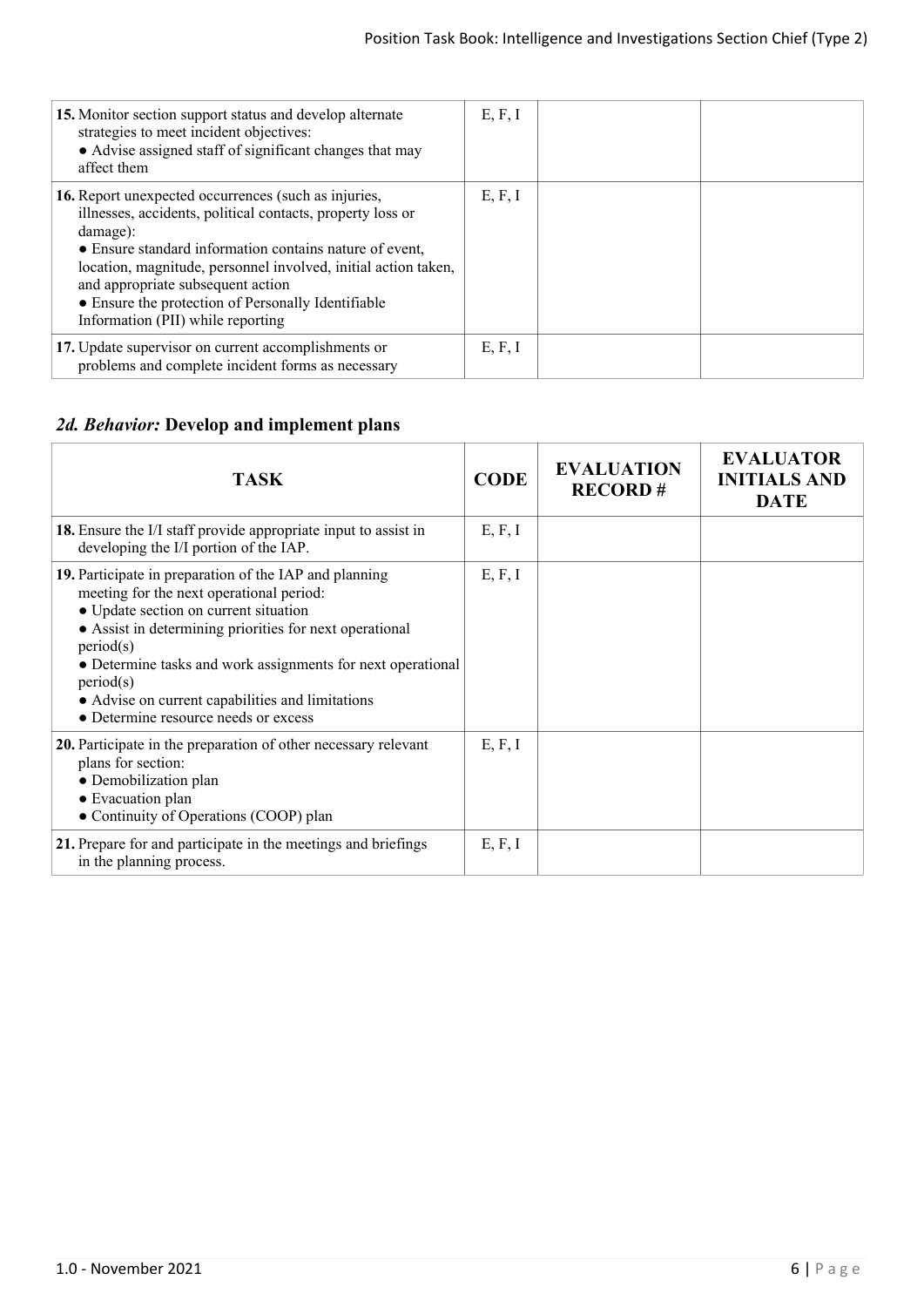## *3. Competency:* **Ensure completion of assigned actions to meet identified objectives**

*Description:* Identify, analyze, and apply relevant situational information and evaluate actions to complete assignments safely and meet identified objectives. Complete actions within established timeframe.

#### *3a. Behavior:* **Execute assigned tasks, assess progress, and make necessary adjustments**

| <b>TASK</b>                                                                                                                                                                                                                                      | <b>CODE</b> | <b>EVALUATION</b><br><b>RECORD#</b> | <b>EVALUATOR</b><br><b>INITIALS AND</b><br><b>DATE</b> |
|--------------------------------------------------------------------------------------------------------------------------------------------------------------------------------------------------------------------------------------------------|-------------|-------------------------------------|--------------------------------------------------------|
| 22. Ensure that assigned tasks and expectations for the<br>operational period are reasonable and accurate.                                                                                                                                       | E, F, I     |                                     |                                                        |
| 23. Ensure that the work completed is consistent with<br>direction, policy, and incident objectives:<br>• Supervisor's direction<br>• IAP goals and objectives<br>• Operational period command emphasis<br>• Other planning goals and objectives | E, F, I     |                                     |                                                        |
| 24. Hold personnel accountable for the execution of assigned<br>tasks.                                                                                                                                                                           | E, F, I     |                                     |                                                        |
| 25. Make appropriate decisions based on analyzed and<br>validated information:<br>• Make adjustments in response to new information,<br>changing conditions, or unexpected obstacles                                                             | E, F, I     |                                     |                                                        |
| 26. Manage information postings and respond to requests for<br>assistance.                                                                                                                                                                       | E, F, I     |                                     |                                                        |

### *3b. Behavior:* **Establish Intelligence/Investigations Section requirements to meet incident strategies and objectives**

| <b>TASK</b>                                                                                                                                                                                                                                                                                                                                                                                                       | <b>CODE</b> | <b>EVALUATION</b><br><b>RECORD#</b> | <b>EVALUATOR</b><br><b>INITIALS AND</b><br><b>DATE</b> |
|-------------------------------------------------------------------------------------------------------------------------------------------------------------------------------------------------------------------------------------------------------------------------------------------------------------------------------------------------------------------------------------------------------------------|-------------|-------------------------------------|--------------------------------------------------------|
| 27. Activate one or more groups if necessary.                                                                                                                                                                                                                                                                                                                                                                     | E, F, I     |                                     |                                                        |
| 28. Confirm that resources initially responding directly to the<br>incident or operations/coordination, as well as those<br>subsequently requested, are:<br>• Immediately identified<br>• Checked in<br>• Briefed regarding the incident, particularly the<br>intelligence/investigations aspects<br>• Properly equipped<br>• Appropriately organized<br>• Assigned appropriate intelligence/investigations tasks | E, F, I     |                                     |                                                        |
| 29. Designate one or more Deputy<br>Intelligence/Investigations Section Chiefs, if necessary                                                                                                                                                                                                                                                                                                                      | E, F, I     |                                     |                                                        |
| 30. Ensure investigative personnel are available, and that<br>staff properly distribute, maintain, safeguard, store, and<br>return resources                                                                                                                                                                                                                                                                      | E, F, I     |                                     |                                                        |
| 31. Ensure that I/I Section staff obtain required audio, data,<br>image, and text communications equipment. Ensure staff<br>implements correct communications procedures.                                                                                                                                                                                                                                         | E, F, I     |                                     |                                                        |
| 32. Obtain a comprehensive briefing regarding the incident<br>from Incident Commander (IC).                                                                                                                                                                                                                                                                                                                       | E, F, I     |                                     |                                                        |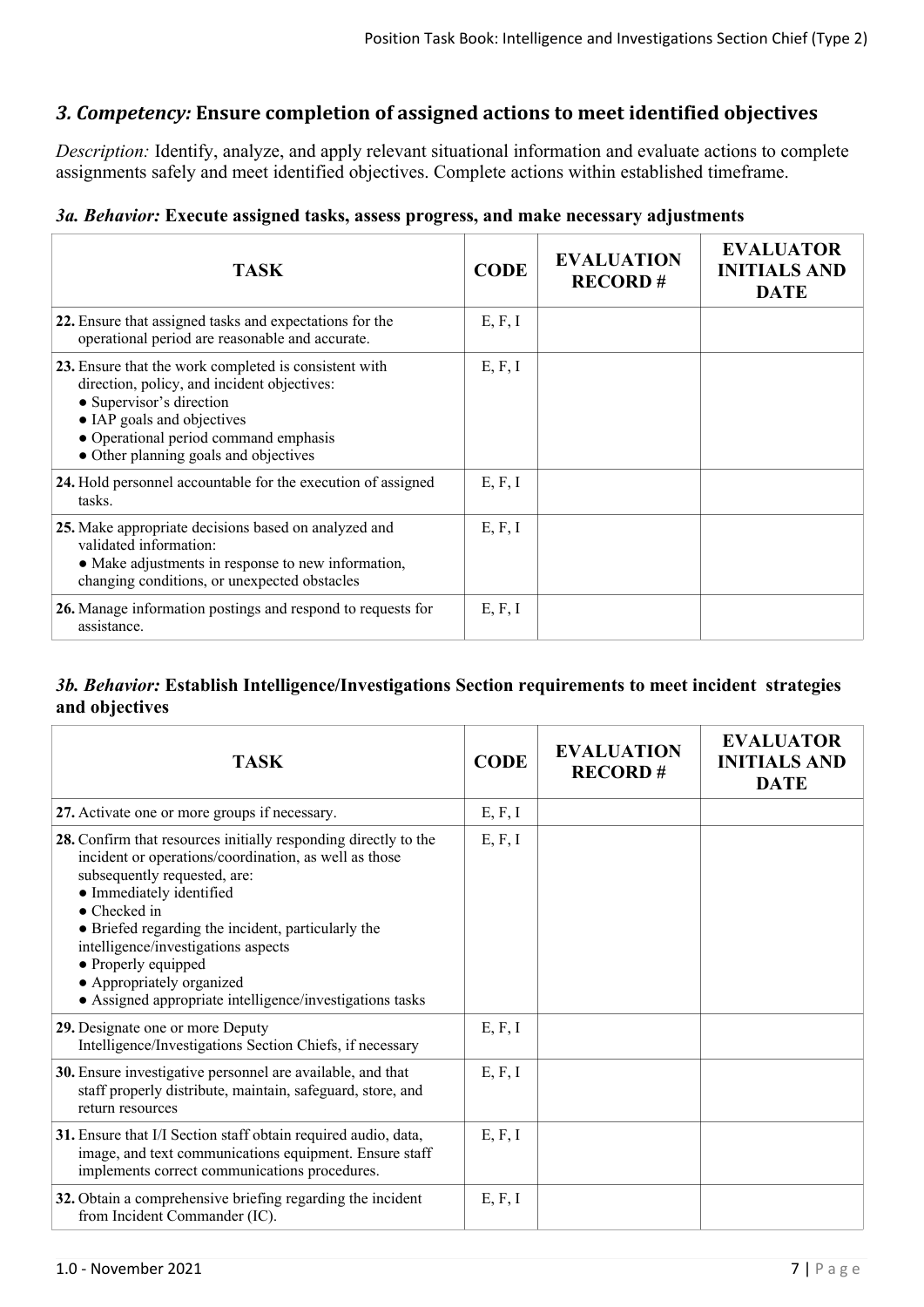| <b>TASK</b>                                                                                                                                                                                                                                                                                                                                  | <b>CODE</b> | <b>EVALUATION</b><br><b>RECORD#</b> | <b>EVALUATOR</b><br><b>INITIALS AND</b><br><b>DATE</b> |
|----------------------------------------------------------------------------------------------------------------------------------------------------------------------------------------------------------------------------------------------------------------------------------------------------------------------------------------------|-------------|-------------------------------------|--------------------------------------------------------|
| 33. Analyze incident or planned event-related information<br>and data, evaluate the current situation, and estimate the<br>potential future situation                                                                                                                                                                                        | E, F, I     |                                     |                                                        |
| 34. Confer with the other Command and General Staff<br>throughout all relevant intelligence/investigations<br>activities, ensuring that procedures are in place to<br>prevent<br>• Interference with intelligence/investigations activities<br>• Disturbance of known or suspected crime scenes or<br>investigative scenes                   | E, F, I     |                                     |                                                        |
| 35. Confer with the Planning Section regarding:<br>• Planning functions and activities<br>• The intelligence/investigations aspects and components of<br>the IAP<br>• The intelligence/investigations aspects and components of<br>the Demobilization Plan<br>• Documentation and records management procedures,<br>measures, and activities | E, F, I     |                                     |                                                        |
| 36. Coordinate with the appropriate governmental agencies,<br>nongovernmental organizations, and the private sector:<br>• Information collection<br>• Coordination of response activities<br>• Infrastructure protection                                                                                                                     | E, F, I     |                                     |                                                        |
| 37. Coordinate with the Public Information Officer to ensure<br>that public information-related activities do not violate or<br>compromise operational security.                                                                                                                                                                             | E, F, I     |                                     |                                                        |
| 38. Determine the resource needs for one or more operational<br>periods and request the necessary operational and support<br>resources—based on the current situation and potential                                                                                                                                                          | E, F, I     |                                     |                                                        |
| future situation                                                                                                                                                                                                                                                                                                                             |             |                                     |                                                        |
| 39. Direct and support missing persons and mass fatality<br>investigations.                                                                                                                                                                                                                                                                  | E, F, I     |                                     |                                                        |
| 40. Ensure that staff implement proper procedures, measures,<br>and activities to secure audio, data, image, and text<br>communications throughout the organization.                                                                                                                                                                         | E, F, I, J  |                                     |                                                        |
| 41. Establish and implement appropriate protocols to guide<br>the handling of sensitive and classified information                                                                                                                                                                                                                           | E, F, I     |                                     |                                                        |
| 42. Maximize situational awareness and develop an accurate<br>common operating picture.                                                                                                                                                                                                                                                      | E, F, I     |                                     |                                                        |
| 43. Prepare and implement an incident-specific<br>Communications Plan as necessary, particularly if secure<br>communications systems protocols are appropriate.                                                                                                                                                                              | E, F, I     |                                     |                                                        |
| 44. Provide a continuous flow of intelligence to officials to<br>assist in developing a depiction of evolving threats or<br>hazards.                                                                                                                                                                                                         | E, F, I     |                                     |                                                        |
| 45. Schedule and conduct regular meetings and briefings<br>with all of the Deputy Intelligence/Investigations Section<br>Chiefs, Group Supervisors, Managers, and Coordinators<br>to review current intelligence/investigations status and<br>progress.                                                                                      | E, F, I     |                                     |                                                        |

## *3c. Behavior:* **Supervise Intelligence/Investigations Section operations**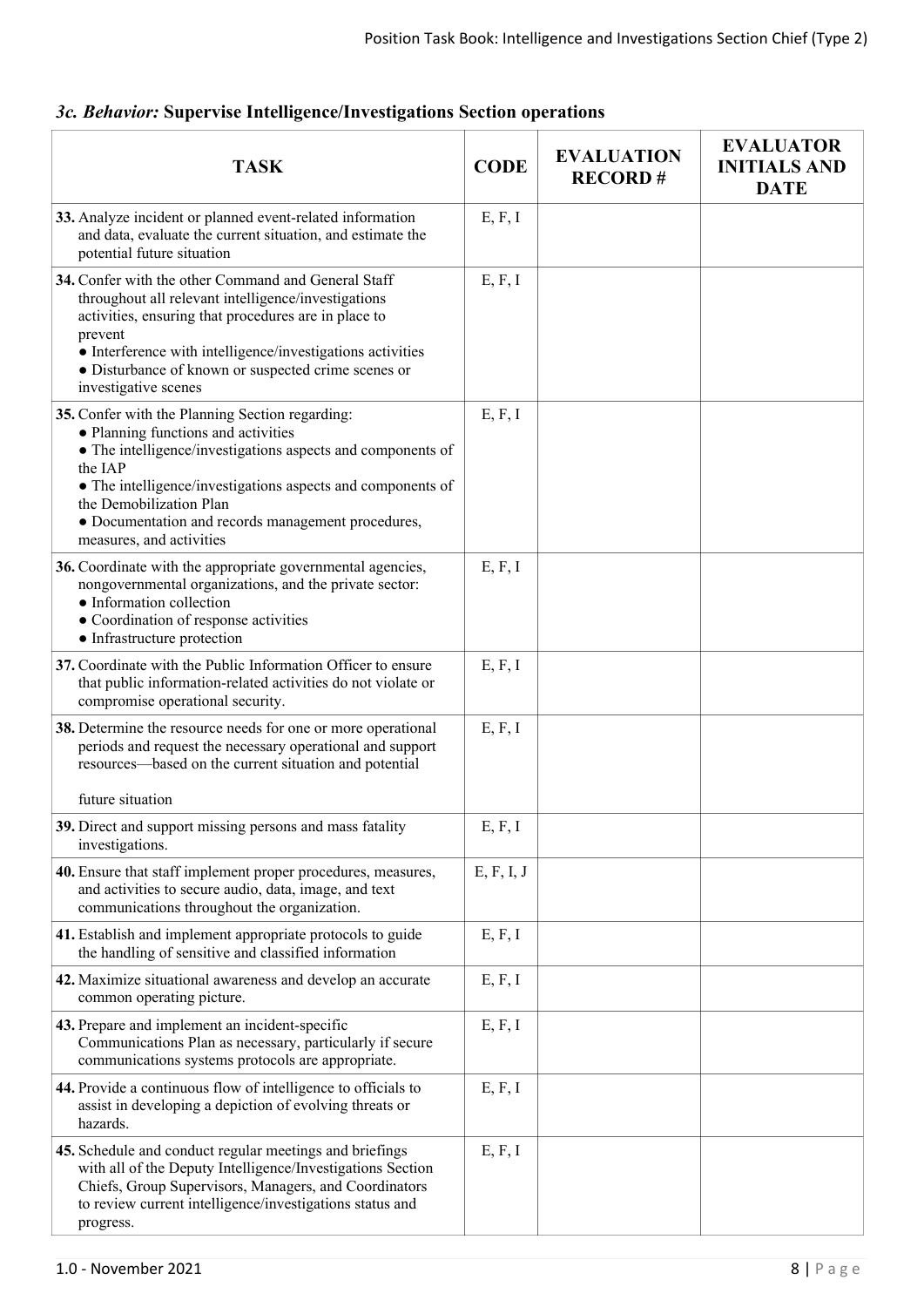| <b>TASK</b>                                                                                                                                                                                                                                                                                                                                                        | <b>CODE</b> | <b>EVALUATION</b><br><b>RECORD#</b> | <b>EVALUATOR</b><br><b>INITIALS AND</b><br><b>DATE</b> |
|--------------------------------------------------------------------------------------------------------------------------------------------------------------------------------------------------------------------------------------------------------------------------------------------------------------------------------------------------------------------|-------------|-------------------------------------|--------------------------------------------------------|
| 46. Complete all necessary reports and narratives to common<br>standards prior to turnover in the following instances<br>• Shift change<br>• End of operational period<br>$\bullet$ Reassignment<br>• Demobilization                                                                                                                                               | E, F, I     |                                     |                                                        |
| 47. Coordinate an efficient transfer of position duties when<br>mobilizing/demobilizing resources:<br>• Inform assigned personnel and supervisor<br>• Communicate with incoming personnel regarding when<br>and where transition of positions will occur<br>• Conduct transition effectively<br>• Document follow-up action and submit to agency<br>representative | E, F, I     |                                     |                                                        |
| 48. Coordinate with agencies about transfer of<br>intelligence/investigations processes back to the<br>Authority Having Jurisdiction (AHJ).                                                                                                                                                                                                                        | E, F, I     |                                     |                                                        |

## *3d. Behavior:* **Transfer position duties while ensuring continuity of authority and knowledge and while taking into account the increasing or decreasing incident complexity**

### *3e. Behavior:* **Plan for demobilization and ensure staff follow demobilization procedures**

| <b>TASK</b>                                                                                                                                                                                                                                                                                                                                                                              | <b>CODE</b> | <b>EVALUATION</b><br><b>RECORD#</b> | <b>EVALUATOR</b><br><b>INITIALS AND</b><br><b>DATE</b> |
|------------------------------------------------------------------------------------------------------------------------------------------------------------------------------------------------------------------------------------------------------------------------------------------------------------------------------------------------------------------------------------------|-------------|-------------------------------------|--------------------------------------------------------|
| 49. Assist in development, approval, and implementation of<br>demobilization plan:<br>• Coordinate with supervisor during development and<br>implementation<br>• Coordinate with appropriate partners regarding<br>demobilization procedures<br>• Coordinate section needs and responsibilities<br>• Provide information to supervisor to assist with decisions<br>on release priorities | E, F, I     |                                     |                                                        |
| <b>50.</b> Complete process for demobilizing section<br>responsibilities:<br>• Reinforce emphasis on safety and accountability during<br>this phase of the operations<br>• Brief section on demobilization responsibilities<br>• Ensure all section units demobilize in a timely and<br>complete manner<br>• Brief replacement                                                           | E, F, I     |                                     |                                                        |
| 51. Participate in organization closeout/After Action Review<br>$(AAR)$ .                                                                                                                                                                                                                                                                                                                | E, F, I     |                                     |                                                        |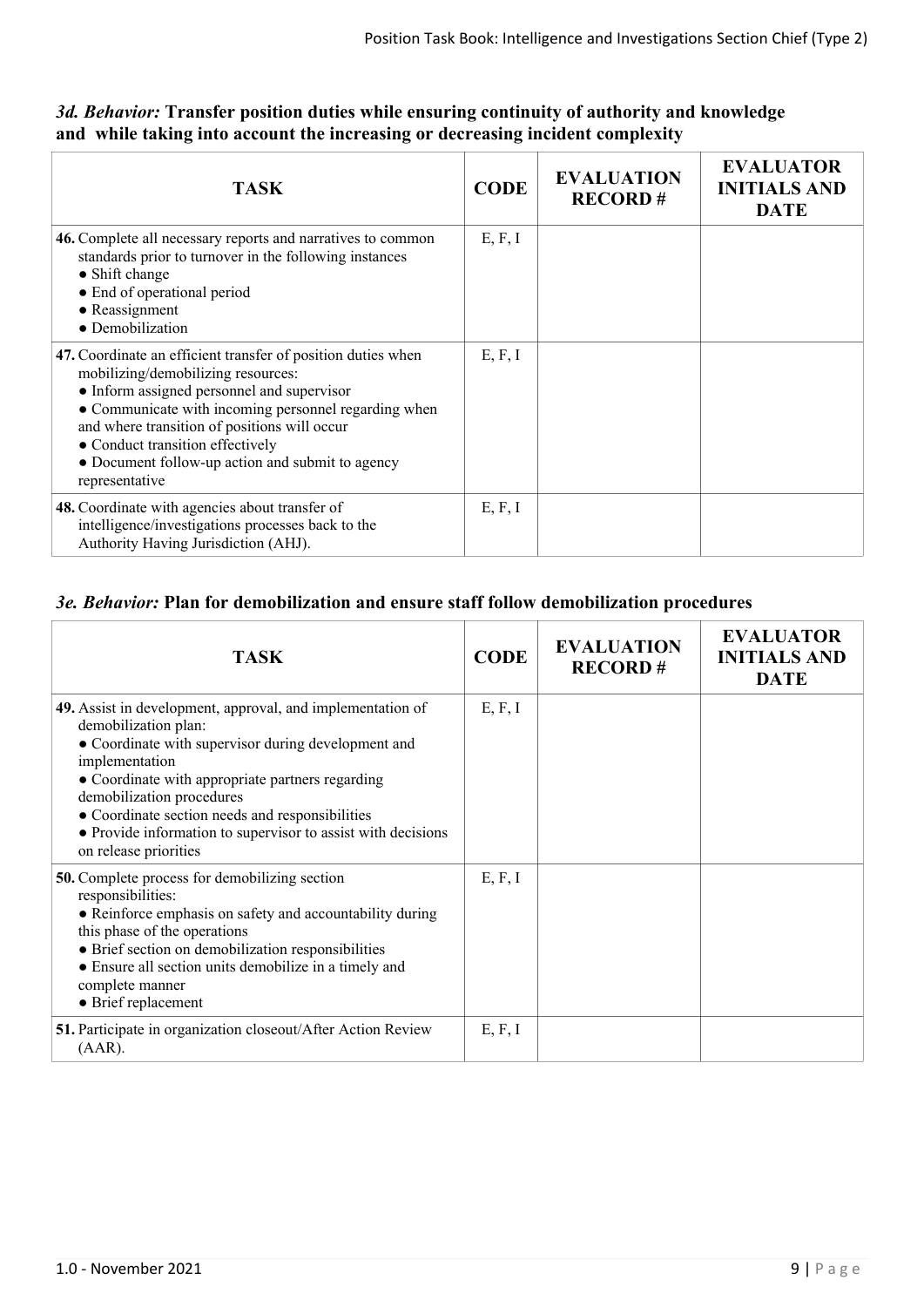## *4. Competency:* **Competency: Lead assigned personnel**

*Description:* Influence, lead, and direct assigned personnel to accomplish objectives and desired outcomes in a potentially rapidly changing environment.

## *4a. Behavior:* **Model leadership values and principles**

| <b>TASK</b>                                                                                                                                                                                                                                                                                                                                                                           | <b>CODE</b> | <b>EVALUATION</b><br><b>RECORD#</b> | <b>EVALUATOR</b><br><b>INITIALS AND</b><br><b>DATE</b> |
|---------------------------------------------------------------------------------------------------------------------------------------------------------------------------------------------------------------------------------------------------------------------------------------------------------------------------------------------------------------------------------------|-------------|-------------------------------------|--------------------------------------------------------|
| 52. Exhibit principles of duty, respect, and integrity:<br>• Be proficient in the job, both technically and as a leader<br>• Make sound and timely decisions<br>• Supervise staff to ensure understanding and<br>accomplishment of duties and tasks<br>• Train and mentor assigned subordinates<br>• Keep assigned personnel informed<br>• Seek and accept responsibility for actions | E, F, I, J  |                                     |                                                        |

#### *4b. Behavior:* **Ensure the health, safety, welfare, and accountability of assigned personnel**

| <b>TASK</b>                                                                                                                                                                           | <b>CODE</b> | <b>EVALUATION</b><br><b>RECORD#</b> | <b>EVALUATOR</b><br><b>INITIALS AND</b><br><b>DATE</b> |
|---------------------------------------------------------------------------------------------------------------------------------------------------------------------------------------|-------------|-------------------------------------|--------------------------------------------------------|
| <b>53.</b> Ensure accountability of all personnel:<br>• Coordinate with assigned personnel to conduct personnel<br>accountability checks<br>• Validate accountability with supervisor | E, F, I     |                                     |                                                        |

### *4c. Behavior:* **Establish work assignments and performance expectations, monitor performance, and provide feedback**

| <b>TASK</b>                                                                                                                                                                                                                                                                                                                                                                                                                          | <b>CODE</b> | <b>EVALUATION</b><br><b>RECORD#</b> | <b>EVALUATOR</b><br><b>INITIALS AND</b><br><b>DATE</b> |
|--------------------------------------------------------------------------------------------------------------------------------------------------------------------------------------------------------------------------------------------------------------------------------------------------------------------------------------------------------------------------------------------------------------------------------------|-------------|-------------------------------------|--------------------------------------------------------|
| <b>54.</b> Evaluate the performance of assigned personnel and<br>ensure that staff <sup>.</sup><br>• Implement assigned portions of the IAP<br>• Order and assign resources within the section<br>• Report on the progress or control of section operations<br>• Report on status of resources within the section                                                                                                                    | E, F, I     |                                     |                                                        |
| 55. Periodically evaluate personnel status and operational<br>needs to determine whether personnel assignments are<br>appropriate:<br>• Determine kind and number of personnel necessary for<br>section operations<br>• Provide single personnel or teams depending on the needs<br>of the Branch Directors, Division/Group Supervisors and<br>Unit Leaders<br>• Provide for functional and geographical supervision as<br>necessary | E, F, I     |                                     |                                                        |
| <b>56.</b> Prioritize work within the section, while taking into<br>account immediate support for incident operations.                                                                                                                                                                                                                                                                                                               | E, F, I     |                                     |                                                        |

### *4d. Behavior:* **Coordinate interdependent activities**